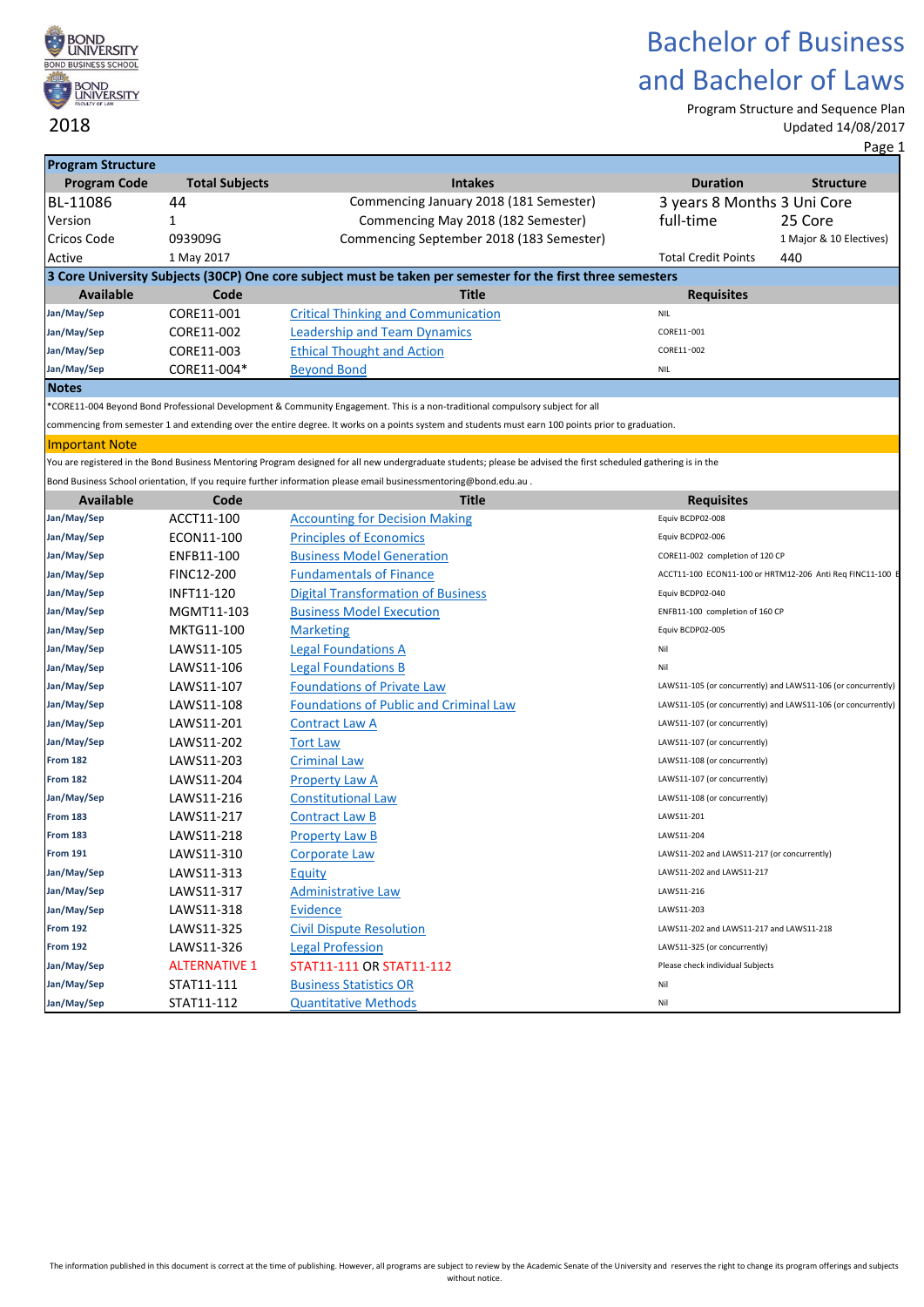

Program Structure and Sequence Plan Updated 14/08/2017

Page 2

|                                                                                                                   |                                                                                                                                                  | Page 2                                                                                                                                            |  |  |  |
|-------------------------------------------------------------------------------------------------------------------|--------------------------------------------------------------------------------------------------------------------------------------------------|---------------------------------------------------------------------------------------------------------------------------------------------------|--|--|--|
|                                                                                                                   | <b>Bond Business School Majors</b>                                                                                                               |                                                                                                                                                   |  |  |  |
| Students must choose one of the six subject Business majors below (60CP)                                          |                                                                                                                                                  |                                                                                                                                                   |  |  |  |
| <b>ASBS</b>                                                                                                       | <b>MAJOR - ASIAN BUSINESS STUDIES</b>                                                                                                            |                                                                                                                                                   |  |  |  |
| <b>BINS</b>                                                                                                       | <b>MAJOR - DIGITAL BUSINESS</b>                                                                                                                  |                                                                                                                                                   |  |  |  |
| <b>ENTI</b>                                                                                                       | MAJOR - ENTREPRENEURSHIP AND INNOVATION                                                                                                          |                                                                                                                                                   |  |  |  |
| <b>IBUS</b>                                                                                                       | <b>MAJOR - GLOBAL BUSINESS AND STRATEGY</b>                                                                                                      |                                                                                                                                                   |  |  |  |
| <b>MGMT</b>                                                                                                       | <b>MAJOR - MANAGEMENT</b>                                                                                                                        |                                                                                                                                                   |  |  |  |
| <b>MKCM</b>                                                                                                       | MAJOR - MARKETING COMMUNICATION                                                                                                                  |                                                                                                                                                   |  |  |  |
| <b>MKTG</b>                                                                                                       | <b>MAJOR - MARKETING</b>                                                                                                                         |                                                                                                                                                   |  |  |  |
| <b>SPMG</b>                                                                                                       | <b>MAJOR - SPORTS MANAGEMENT</b>                                                                                                                 |                                                                                                                                                   |  |  |  |
| <b>TOUM</b>                                                                                                       | <b>MAJOR - TOURISM MANAGEMENT</b>                                                                                                                |                                                                                                                                                   |  |  |  |
|                                                                                                                   | Business Electives 3 Subjects (30CP) - Students must select 3 Business subjects from any of the Bond Business School subjects                    |                                                                                                                                                   |  |  |  |
|                                                                                                                   | Law Electives 7 Subjects (70CP) - Students must choose Undergraduate Law Electives from the Faculty of Law's offerings.                          |                                                                                                                                                   |  |  |  |
|                                                                                                                   | Students may choose to complete an optional Law Specialisation (40cp) in one of the following areas:                                             |                                                                                                                                                   |  |  |  |
| • Canadian Law and Practice                                                                                       | • Corporate and Commercial Law                                                                                                                   | • Legal Practice                                                                                                                                  |  |  |  |
| • Contemporary Legal Issues                                                                                       | . International and Comparative Law                                                                                                              | • Media and Technology Law                                                                                                                        |  |  |  |
|                                                                                                                   |                                                                                                                                                  | To be eligible for a Law Specialisation, students must complete a minimum of four Law Electives (40 credit points) within one of the above areas. |  |  |  |
|                                                                                                                   | Eligible students will receive a Specialisation Certificate at the completion of their Law program.                                              |                                                                                                                                                   |  |  |  |
|                                                                                                                   | <b>Bachelor of Laws with Honours</b> - Please see eligibility requirements for achieving Honours (**including the completion of LAWS13-569 Legal |                                                                                                                                                   |  |  |  |
| $\overline{R}$ Research Project as an elective) on the Law Honours $\overline{R}$ Distinction information webpage |                                                                                                                                                  |                                                                                                                                                   |  |  |  |

[Research Project as an elective\) on the Law Honours / Distinction](https://bond.edu.au/law-honours-distinction-information) information webpage.

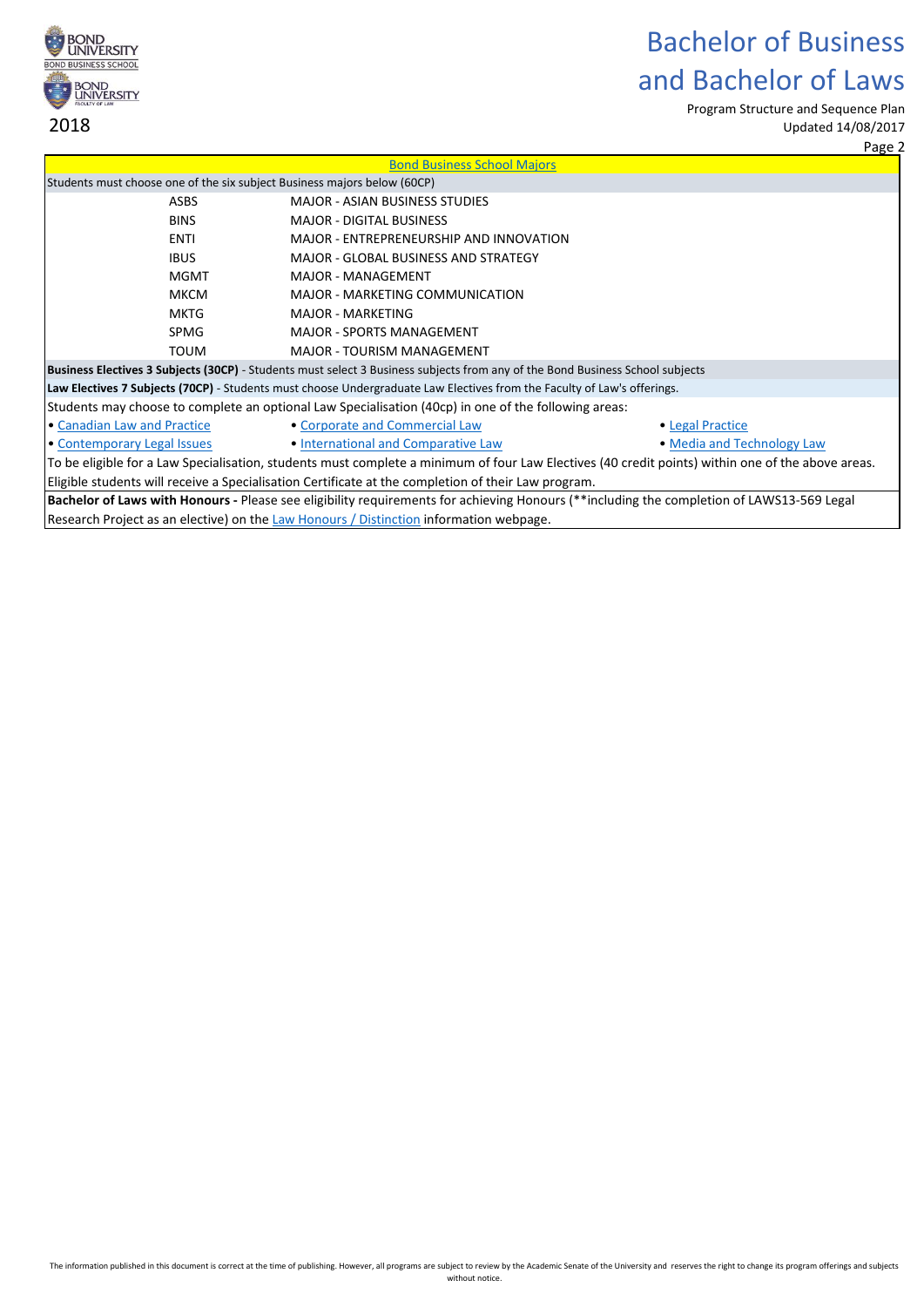

Program Structure and Sequence Plan

Updated 14/08/2017 Page 3

|                 |                              | <b>Sequence Plan For students Commencing January 2018</b> |                                                             |
|-----------------|------------------------------|-----------------------------------------------------------|-------------------------------------------------------------|
| <b>Semester</b> | Code                         | <b>Title</b>                                              | <b>Requisites</b>                                           |
| 1st Semester    | CORE11-001                   | <b>Critical Thinking and Communication</b>                |                                                             |
| January         | ACCT11-100                   | <b>Accounting for Decision Making</b>                     | Equiv BCDP02-008                                            |
|                 | 181 LAWS11-105               | <b>Legal Foundations A</b>                                |                                                             |
|                 | LAWS11-106                   | <b>Legal Foundations B</b>                                |                                                             |
|                 | CORE11-004                   | <b>Beyond Bond</b>                                        |                                                             |
| 2nd Semester    | CORE11-002                   | <b>Leadership and Team Dynamics</b>                       | CORE11-001                                                  |
| May             | LAWS11-107                   | <b>Foundations of Private Law</b>                         |                                                             |
|                 | 182 LAWS11-108               | <b>Foundations of Public and Criminal Law</b>             |                                                             |
|                 | MKTG11-100                   | <b>Marketing</b>                                          |                                                             |
| 3rd Semester    | CORE11-003                   | <b>Ethical Thought and Action</b>                         | CORE11-002                                                  |
| September       | LAWS11-201                   | <b>Contract Law A</b>                                     |                                                             |
|                 | 183 LAWS11-202               | <b>Tort Law</b>                                           |                                                             |
|                 | ECON11-100                   | <b>Principles of Economics</b>                            | Equiv BCDP02-006                                            |
| 4th Semester    | LAWS11-203                   | <b>Criminal Law</b>                                       |                                                             |
| January         | LAWS11-204<br>191 FINC12-200 | <b>Property Law A</b>                                     |                                                             |
|                 | Major/Elective               | <b>Fundamentals of Finance</b>                            | ACCT11-100 ECON11-100 or HRTM12-206 Anti Req FINC11-100 E   |
|                 |                              |                                                           |                                                             |
| 5th Semester    | LAWS11-217                   | <b>Contract Law B</b>                                     |                                                             |
| May             | LAWS11-218                   | <b>Property Law B</b>                                     |                                                             |
|                 | 192 INFT11-120               | <b>Digital Transformation of Business</b>                 | Equiv BCDP02-040                                            |
| 6th Semester    | Major/Elective<br>LAWS11-216 | <b>Constitutional Law</b>                                 | LAWS11-110                                                  |
| September       | <b>ALTERNATIVE 1</b>         | STAT11-111 OR STAT11-112                                  |                                                             |
|                 | 193 Major/Elective           |                                                           |                                                             |
|                 | Major/Elective               |                                                           |                                                             |
| 7th Semester    | LAWS11-317                   | <b>Administrative Law</b>                                 | LAWS11-216                                                  |
| January         | LAWS11-310                   | <b>Corporate Law</b>                                      |                                                             |
|                 | 201 Major/Elective           |                                                           |                                                             |
|                 | Major/Elective               |                                                           |                                                             |
| 8th Semester    | LAWS11-313                   | Equity                                                    | LAWS11-110                                                  |
| May             | ENFB11-100                   | <b>Business Model Generation</b>                          | CORE11-001, CORE11-002, CORE11-003, ACCT11-100, FINC12-200, |
|                 | 202 Major/Elective           |                                                           |                                                             |
|                 | Major/Elective               |                                                           |                                                             |
| 9th Semester    | LAWS11-318                   | Evidence                                                  | LAWS11-214                                                  |
| September       | MGMT11-103                   | <b>Business Model Execution</b>                           | ENFB11-100                                                  |
|                 | 203 Major/Elective           |                                                           |                                                             |
|                 | Major/Elective               |                                                           |                                                             |
| 10th Semester   | LAWS11-325                   | <b>Civil Dispute Resolution</b>                           |                                                             |
| January         | Major/Elective               |                                                           |                                                             |
|                 | 211 Major/Elective           |                                                           |                                                             |
|                 | Major/Elective               |                                                           |                                                             |
| 11th Semester   | LAWS11-326                   | <b>Legal Profession</b>                                   |                                                             |
| May             | Major/Elective               |                                                           |                                                             |
|                 | 212 Major/Elective           |                                                           |                                                             |
|                 | Major/Elective               |                                                           |                                                             |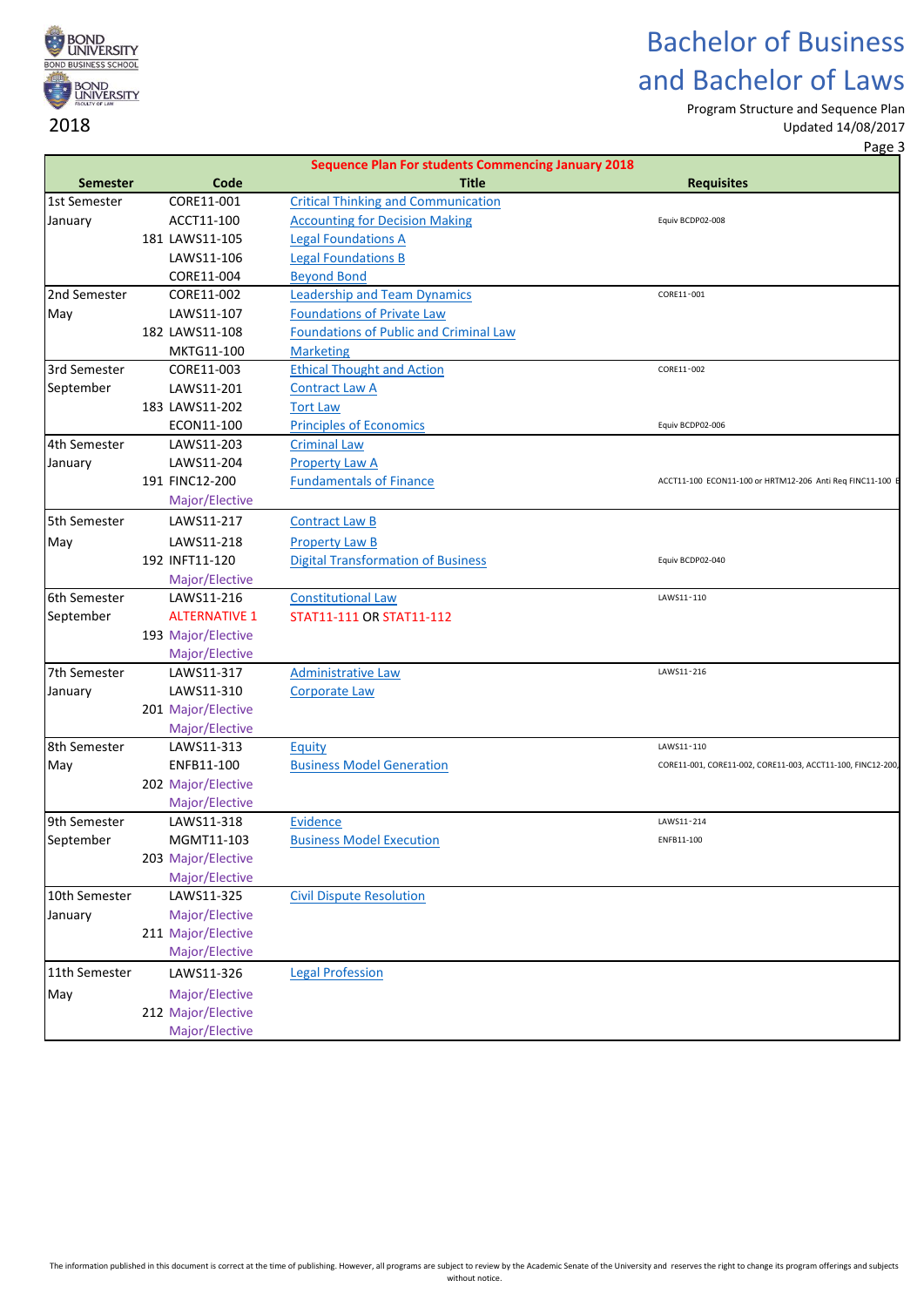

Program Structure and Sequence Plan Updated 14/08/2017

|               |                      |                                                       | <u>rage - </u>                                                |
|---------------|----------------------|-------------------------------------------------------|---------------------------------------------------------------|
|               |                      | <b>Sequence Plan For students Commencing May 2018</b> |                                                               |
| 1st Semester  | CORE11-001           | <b>Critical Thinking and Communication</b>            | <b>NIL</b>                                                    |
| May           | ACCT11-100           | <b>Accounting for Decision Making</b>                 | Equiv BCDP02-008                                              |
|               | 182 LAWS11-105       | <b>Legal Foundations A</b>                            | Nil                                                           |
|               | LAWS11-106           | <b>Legal Foundations B</b>                            | Nil                                                           |
|               | CORE11-004           | <b>Beyond Bond</b>                                    | <b>NIL</b>                                                    |
| 2nd Semester  | CORE11-002           | <b>Leadership and Team Dynamics</b>                   | CORE11-001                                                    |
| September     | LAWS11-107           | <b>Foundations of Private Law</b>                     | LAWS11-105 (or concurrently) and LAWS11-106 (or concurrently) |
|               | 173 LAWS11-108       | <b>Foundations of Public and Criminal Law</b>         | LAWS11-105 (or concurrently) and LAWS11-106 (or concurrently) |
|               | MKTG11-100           | <b>Marketing</b>                                      | Equiv BCDP02-005                                              |
| 3rd Semester  | CORE11-003           | <b>Ethical Thought and Action</b>                     | CORE11-002                                                    |
| January       | LAWS11-201           | <b>Contract Law A</b>                                 | LAWS11-107 (or concurrently)                                  |
|               | 181 LAWS11-202       | <b>Tort Law</b>                                       | LAWS11-107 (or concurrently)                                  |
|               | ECON11-100           | <b>Principles of Economics</b>                        | Equiv BCDP02-006                                              |
| 4th Semester  | LAWS11-203           | <b>Criminal Law</b>                                   | LAWS11-108 (or concurrently)                                  |
| May           | LAWS11-204           | <b>Property Law A</b>                                 | LAWS11-107 (or concurrently)                                  |
|               | 182 FINC12-200       | <b>Fundamentals of Finance</b>                        | ACCT11-100 ECON11-100 or HRTM12-206 Anti Req FINC11-100 E     |
|               | Major/Elective       |                                                       | As Required                                                   |
| 5th Semester  | LAWS11-217           | <b>Contract Law B</b>                                 | LAWS11-201                                                    |
| September     | LAWS11-218           | <b>Property Law B</b>                                 | LAWS11-204                                                    |
|               | 183 INFT11-120       | <b>Digital Transformation of Business</b>             | Equiv BCDP02-040                                              |
|               | Major/Elective       |                                                       | As Required                                                   |
| 6th Semester  | LAWS11-216           | <b>Constitutional Law</b>                             | LAWS11-110                                                    |
| January       | <b>ALTERNATIVE 1</b> | STAT11-111 OR STAT11-112                              | Please check individual Subjects                              |
|               | 191 Major/Elective   |                                                       | As Required                                                   |
|               | Major/Elective       |                                                       | As Required                                                   |
| 7th Semester  | LAWS11-317           | <b>Administrative Law</b>                             | LAWS11-216                                                    |
| May           | LAWS11-310           | <b>Corporate Law</b>                                  | LAWS11-202 and LAWS11-217 (or concurrently)                   |
|               | 192 Major/Elective   |                                                       | As Required                                                   |
|               | Major/Elective       |                                                       | As Required                                                   |
| 8th Semester  | LAWS11-313           | Equity                                                | LAWS11-110                                                    |
| September     | ENFB11-100           | <b>Business Model Generation</b>                      | CORE11-002 completion of 120 CP                               |
|               | 193 Major/Elective   |                                                       | As Required                                                   |
|               | Major/Elective       |                                                       | As Required                                                   |
| 9th Semester  | LAWS11-318           | <b>Evidence</b>                                       | LAWS11-214                                                    |
| January       | MGMT11-103           | <b>Business Model Execution</b>                       | ENFB11-100 completion of 160 CP                               |
|               | 201 Major/Elective   |                                                       | As Required                                                   |
|               | Major/Elective       |                                                       | As Required                                                   |
| 10th Semester | LAWS11-325           | <b>Civil Dispute Resolution</b>                       | LAWS11-202 and LAWS11-217 and LAWS11-218                      |
| May           | Major/Elective       |                                                       | As Required                                                   |
|               | 202 Major/Elective   |                                                       | As Required                                                   |
|               | Major/Elective       |                                                       | As Required                                                   |
| 11th Semester | LAWS11-326           | <b>Legal Profession</b>                               | LAWS11-325 (or concurrently)                                  |
| September     | Major/Elective       |                                                       | As Required                                                   |
|               | 203 Major/Elective   |                                                       | As Required                                                   |
|               | Major/Elective       |                                                       | As Required                                                   |
|               |                      |                                                       |                                                               |